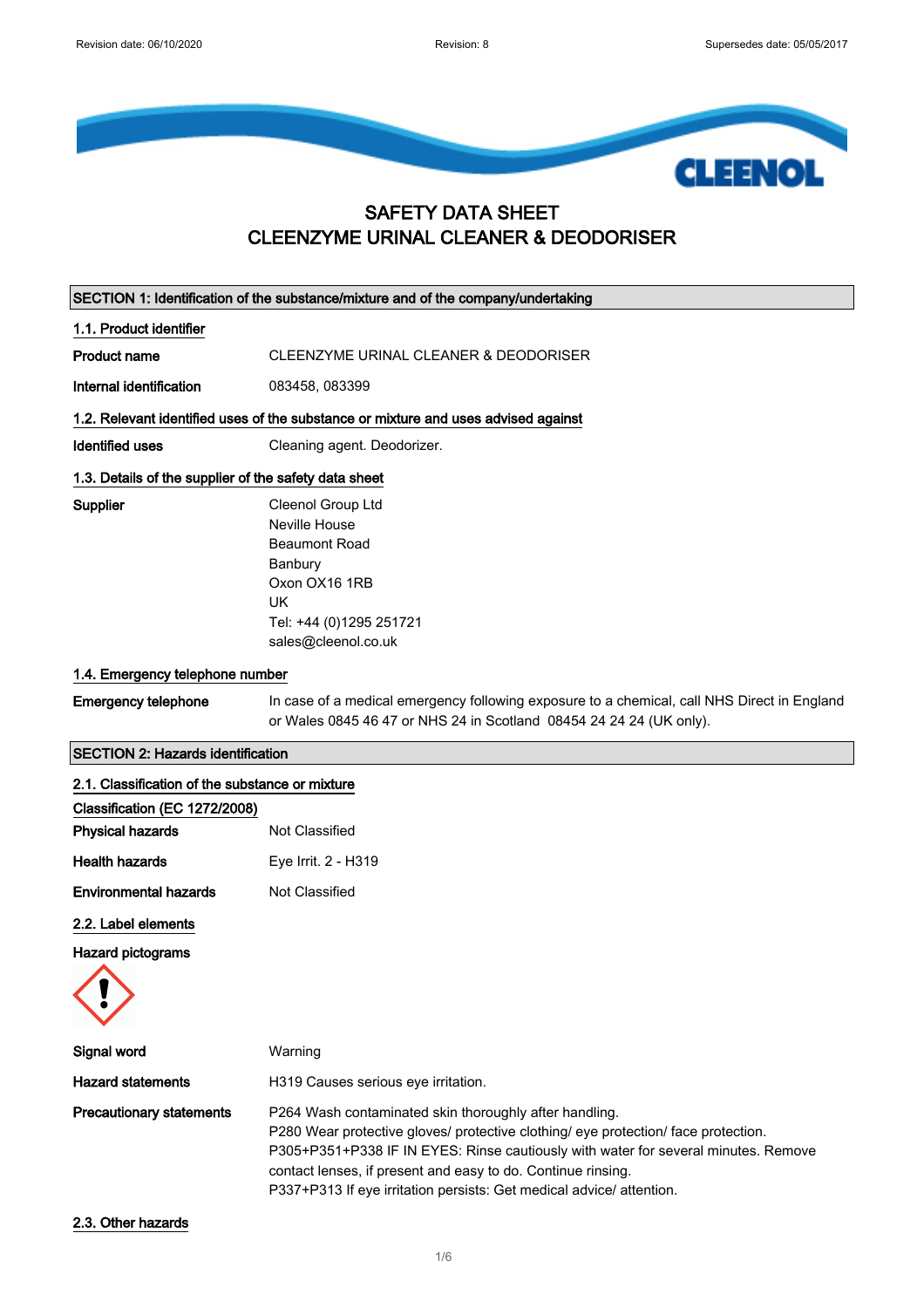# SECTION 3: Composition/information on ingredients 3.1. Substances Product name CLEENZYME URINAL CLEANER & DEODORISER SECTION 4: First aid measures 4.1. Description of first aid measures Inhalation **Interprese Contains 1** Unlikely route of exposure as the product does not contain volatile substances. Ingestion **Rinse mouth thoroughly with water.** Give a few small glasses of water or milk to drink. Skin contact Wash skin thoroughly with soap and water. Eye contact Rinse with water. Remove any contact lenses and open eyelids wide apart. Continue to rinse. 4.2. Most important symptoms and effects, both acute and delayed Inhalation No specific symptoms known. The product is considered to be a low hazard under normal conditions of use. **Ingestion** May cause discomfort. Skin contact May cause irritation. Eye contact May irritate eyes. 4.3. Indication of any immediate medical attention and special treatment needed Notes for the doctor No specific recommendations. Specific treatments Treat symptomatically. SECTION 5: Firefighting measures 5.1. Extinguishing media Suitable extinguishing media The product is not flammable. Use fire-extinguishing media suitable for the surrounding fire. Unsuitable extinguishing media None known. 5.2. Special hazards arising from the substance or mixture Specific hazards None known. 5.3. Advice for firefighters Special protective equipment for firefighters Use protective equipment appropriate for surrounding materials. Firefighter's clothing conforming to European standard EN469 (including helmets, protective boots and gloves) will provide a basic level of protection for chemical incidents. SECTION 6: Accidental release measures 6.1. Personal precautions, protective equipment and emergency procedures Personal precautions Take care as floors and other surfaces may become slippery. 6.2. Environmental precautions Environmental precautions No specific requirements are anticipated under normal conditions of use. Not regarded as dangerous for the environment. 6.3. Methods and material for containment and cleaning up Methods for cleaning up Flush away spillage with plenty of water. 6.4. Reference to other sections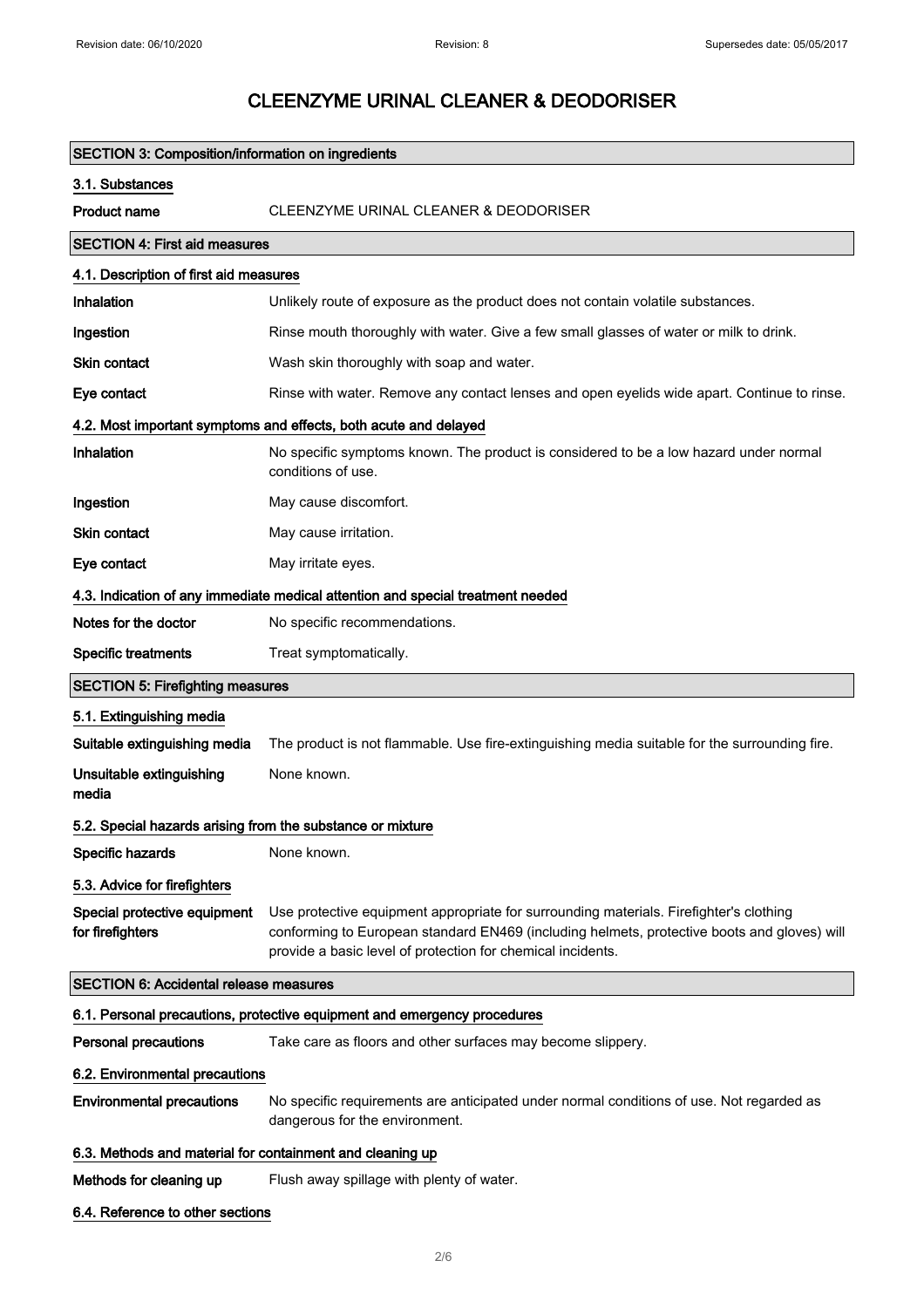I

# CLEENZYME URINAL CLEANER & DEODORISER

Reference to other sections For waste disposal, see Section 13.

| <b>SECTION 7: Handling and storage</b>                     |                                                                                                                                                                           |  |
|------------------------------------------------------------|---------------------------------------------------------------------------------------------------------------------------------------------------------------------------|--|
| 7.1. Precautions for safe handling                         |                                                                                                                                                                           |  |
| <b>Usage precautions</b>                                   | Avoid contact with eyes and prolonged skin contact.                                                                                                                       |  |
|                                                            | 7.2. Conditions for safe storage, including any incompatibilities                                                                                                         |  |
| <b>Storage precautions</b>                                 | No special storage precautions required.                                                                                                                                  |  |
| Storage class                                              | Non-hazardous storage.                                                                                                                                                    |  |
| 7.3. Specific end use(s)                                   |                                                                                                                                                                           |  |
| Specific end use(s)                                        | The identified uses for this product are detailed in Section 1.2. Refer to Product Use Guide<br>(PUG) for further information.                                            |  |
| SECTION 8: Exposure controls/Personal protection           |                                                                                                                                                                           |  |
| 8.1. Control parameters                                    |                                                                                                                                                                           |  |
| 8.2. Exposure controls                                     |                                                                                                                                                                           |  |
| Protective equipment                                       |                                                                                                                                                                           |  |
|                                                            |                                                                                                                                                                           |  |
| Appropriate engineering<br>controls                        | Not applicable.                                                                                                                                                           |  |
| Eye/face protection                                        | Wear eye protection.                                                                                                                                                      |  |
| Hand protection                                            | It is recommended that chemical-resistant, impervious gloves are worn. Wear protective<br>gloves made of the following material: Nitrile rubber. Rubber (natural, latex). |  |
| <b>Hygiene measures</b>                                    | Wash contaminated skin thoroughly after handling.                                                                                                                         |  |
| <b>Respiratory protection</b>                              | Not applicable.                                                                                                                                                           |  |
| <b>SECTION 9: Physical and chemical properties</b>         |                                                                                                                                                                           |  |
| 9.1. Information on basic physical and chemical properties |                                                                                                                                                                           |  |
| Appearance                                                 | Liquid.                                                                                                                                                                   |  |
| Colour                                                     | Blue.                                                                                                                                                                     |  |
| Odour                                                      | Pleasant, agreeable.                                                                                                                                                      |  |
| pH                                                         | pH (concentrated solution): 6-9                                                                                                                                           |  |
| Initial boiling point and range                            | $100^{\circ}$ C                                                                                                                                                           |  |
| Flash point                                                | Not applicable.                                                                                                                                                           |  |
| <b>Relative density</b>                                    | 1.02 @ 20°C                                                                                                                                                               |  |
| Solubility(ies)                                            | Miscible with water.                                                                                                                                                      |  |
| Auto-ignition temperature                                  | Not applicable.                                                                                                                                                           |  |
| <b>Decomposition Temperature</b>                           | Not determined.                                                                                                                                                           |  |
| <b>Explosive properties</b>                                | Not applicable.                                                                                                                                                           |  |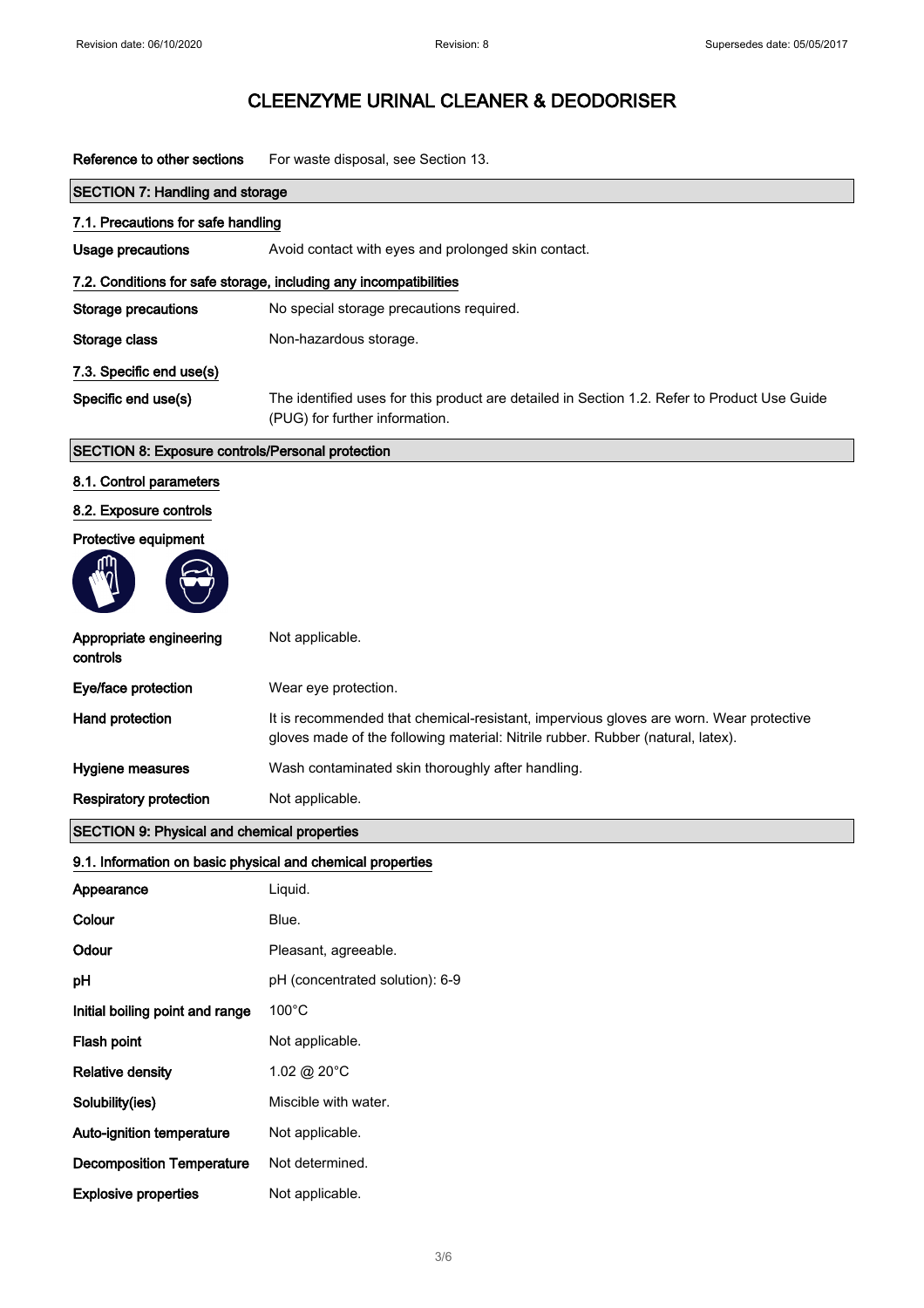| <b>Oxidising properties</b>                  | Does not meet the criteria for classification as oxidising.                                 |
|----------------------------------------------|---------------------------------------------------------------------------------------------|
| 9.2. Other information                       |                                                                                             |
| Volatile organic compound                    | Not applicable.                                                                             |
| SECTION 10: Stability and reactivity         |                                                                                             |
| 10.1. Reactivity                             |                                                                                             |
| Reactivity                                   | There are no known reactivity hazards associated with this product.                         |
| 10.2. Chemical stability                     |                                                                                             |
| <b>Stability</b>                             | Stable at normal ambient temperatures and when used as recommended.                         |
| 10.3. Possibility of hazardous reactions     |                                                                                             |
| Possibility of hazardous<br>reactions        | No potentially hazardous reactions known.                                                   |
| 10.4. Conditions to avoid                    |                                                                                             |
| Conditions to avoid                          | Avoid heat.                                                                                 |
| 10.5. Incompatible materials                 |                                                                                             |
| Materials to avoid                           | Strong oxidising agents. Strong acids.                                                      |
| 10.6. Hazardous decomposition products       |                                                                                             |
| Hazardous decomposition<br>products          | No known hazardous decomposition products.                                                  |
| <b>SECTION 11: Toxicological information</b> |                                                                                             |
| 11.1. Information on toxicological effects   |                                                                                             |
| Skin corrosion/irritation                    |                                                                                             |
| Skin corrosion/irritation                    | May cause skin irritation. Prolonged and frequent contact may cause redness and irritation. |
| <b>SECTION 12: Ecological information</b>    |                                                                                             |
| Ecotoxicity                                  | Not regarded as dangerous for the environment.                                              |
| 12.1. Toxicity                               |                                                                                             |
| 12.2. Persistence and degradability          |                                                                                             |
|                                              | Persistence and degradability The substance is readily biodegradable.                       |
| 12.3. Bioaccumulative potential              |                                                                                             |
| <b>Bioaccumulative potential</b>             | Not applicable.                                                                             |
| 12.4. Mobility in soil                       |                                                                                             |
| <b>Mobility</b>                              | The product contains substances which are water-soluble and may spread in water systems.    |
| 12.5. Results of PBT and vPvB assessment     |                                                                                             |
| Results of PBT and vPvB<br>assessment        | This product does not contain any substances classified as PBT or vPvB.                     |
| 12.6. Other adverse effects                  |                                                                                             |
| Other adverse effects                        |                                                                                             |
|                                              | None known.                                                                                 |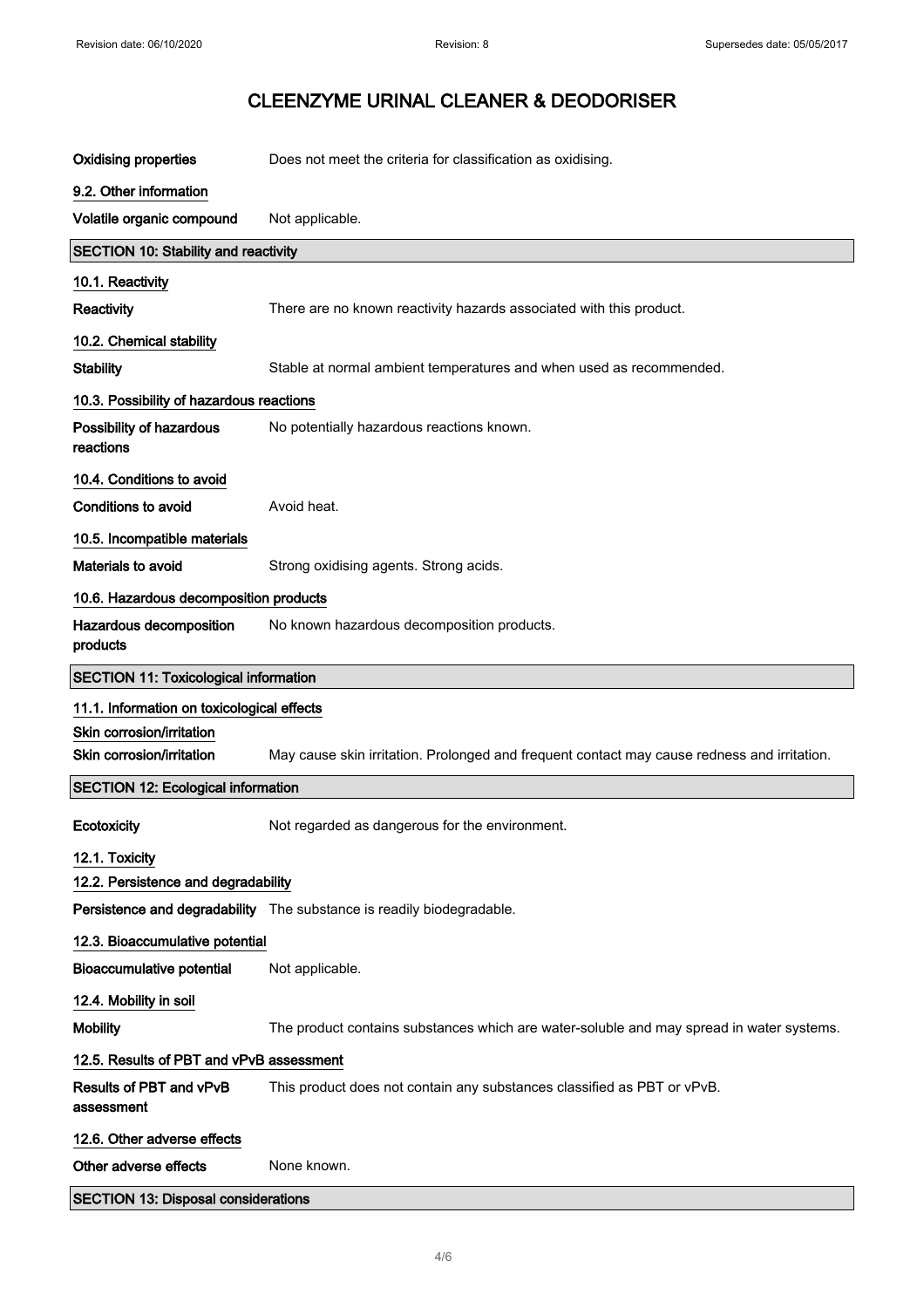### 13.1. Waste treatment methods

| Disposal methods    | The product is designed and intended for disposal to public sewer after use.                                                   |
|---------------------|--------------------------------------------------------------------------------------------------------------------------------|
| General information | Dispose of waste to licensed waste disposal site in accordance with the requirements of the<br>local Waste Disposal Authority. |

### SECTION 14: Transport information

General The product is not covered by international regulations on the transport of dangerous goods (IMDG, IATA, ADR/RID).

#### 14.1. UN number

Not applicable.

#### 14.2. UN proper shipping name

Not applicable.

#### 14.3. Transport hazard class(es)

No transport warning sign required.

#### 14.4. Packing group

Not applicable.

#### 14.5. Environmental hazards

Environmentally hazardous substance/marine pollutant No.

#### 14.6. Special precautions for user

Not applicable.

#### 14.7. Transport in bulk according to Annex II of MARPOL and the IBC Code

### Transport in bulk according to Not applicable. Annex II of MARPOL 73/78 and the IBC Code

#### SECTION 15: Regulatory information

#### 15.1. Safety, health and environmental regulations/legislation specific for the substance or mixture

| EU legislation | Regulation (EC) No 1907/2006 of the European Parliament and of the Council of 18<br>December 2006 concerning the Registration, Evaluation, Authorisation and Restriction of<br>Chemicals (REACH) (as amended).<br>Regulation (EC) No 1272/2008 of the European Parliament and of the Council of 16<br>December 2008 on classification, labelling and packaging of substances and mixtures (as<br>amended).<br>Commission Directive 2000/39/EC of 8 June 2000 establishing a first list of indicative<br>occupational exposure limit values in implementation of Council Directive 98/24/EC on the<br>protection of the health and safety of workers from the risks related to chemical agents at<br>work (as amended). |
|----------------|------------------------------------------------------------------------------------------------------------------------------------------------------------------------------------------------------------------------------------------------------------------------------------------------------------------------------------------------------------------------------------------------------------------------------------------------------------------------------------------------------------------------------------------------------------------------------------------------------------------------------------------------------------------------------------------------------------------------|
| Guidance       | EH40/2005 Workplace exposure limits<br>Containing the list of workplace exposure limits for use with the Control of Substances<br>Hazardous to Health Regulations 2002 (as amended)<br><b>Health and Safety Executive</b>                                                                                                                                                                                                                                                                                                                                                                                                                                                                                              |

#### 15.2. Chemical safety assessment

A chemical safety assessment has been carried out.